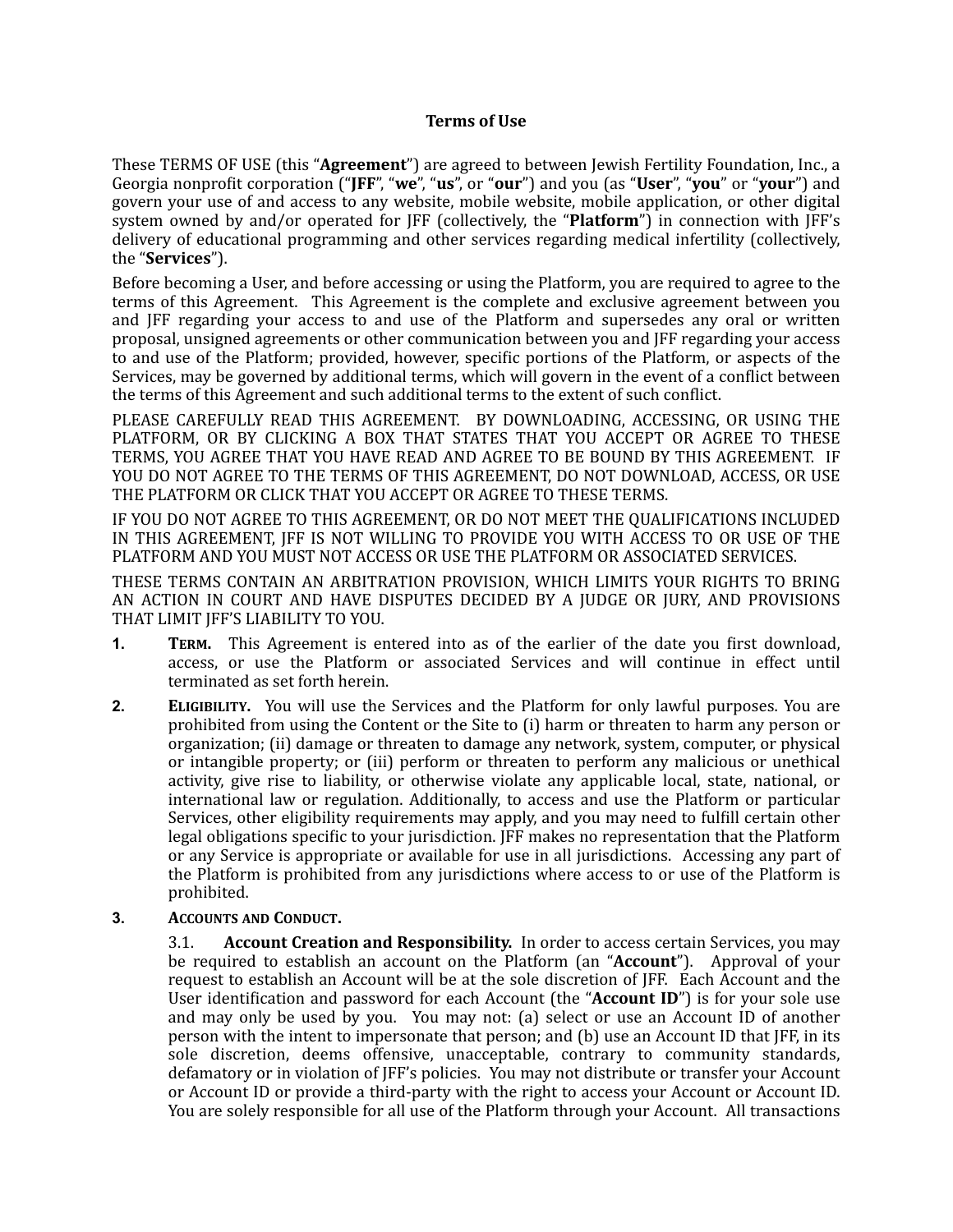completed through your Account or under your Account ID will be deemed to have been authorized and completed by you. You will ensure the security and confidentiality of your Account ID and will notify JFF immediately if any Account or Account ID is lost, stolen, improperly accessed, or otherwise compromised.

**3.2. Registration Information.** In connection with establishing an Account or accessing or applying for particular Platform features or Services, you will be required to provide certain information about yourself ("Registration Information"). Registration Information may include information about your financial transactions and experiences and other sensitive non-public information. You represent, warrant, and agree that:  $(1)$  all Registration Information you provide will be complete, accurate, and current; and (2) vou have full right, power, and authority to provide such Registration Information to us. IFF may require that you verify your identity before accessing or using certain Services. You authorize IFF and its agents to make such investigative inquiries and request such thirdparty reports as it deems necessary to verify your identity.

3.3. **Fees.** Donations through the Platform will be subject to credit card fees of 2.9% of the overall donation plus an additional  $$0.30$  per successful credit card charge. Such donations shall be made through Stripe, Inc., a third party software and application programming interface on the Platform. Except as otherwise provided by law, Platform fees are subject to change without notice at any time and you are responsible for reviewing and understanding applicable fees by reviewing the applicable terms prior to engaging in Platform activity. You will be responsible for any and all use, sales, and other taxes imposed on your access to and use of the Platform.

**3.4. Your Content.** You are solely responsible for all Content (as defined below) that you provide, upload, submit, post to, make available, or generate through access to or use of the Platform including by connecting or communicating with other Users ("Your Content"), whether through an Account or otherwise, including any Registration Information. Your responsibility for Your Content extends to resolving any disputes that may arise between you and any other User because of Your Content. By providing, uploading, submitting, posting, making available, or generating Your Content, you grant JFF and its authorized representatives and contractors a perpetual and non-exclusive right and license to use, process, store transmit, and disclose Your Content (a) to provide the Services and fulfill other obligations described in this Agreement and (b) to further develop and provide services for JFF clients. You agree to allow us, if we elect in our sole discretion, to provide Your Content to third parties in connection with identity verification measures, described above, or to activate or validate your access to the Platform. You represent, warrant, and covenant that Your Content: (a) does not violate this Agreement or any applicable law which is now in effect or may hereinafter be enacted;  $(b)$  is not libelous, defamatory, obscene, abusive, pornographic, threatening, or an invasion of privacy or the rights of any third party; (c) does not constitute an infringement or misappropriation of the IPR (as defined below) or other rights of any third-party; (d) is not an advertisement or solicitation of funds, goods, or services; (e) is not false, misleading, or inaccurate; or  $(f)$  could not be considered junk mail, spam, a part of a pyramid scheme, a disruptive commercial message or disruptive advertisement. [FF is not responsible or liable for any deletion, correction, destruction, damage, loss or failure to store or back-up any of Your Content. You agree that you have all right, title, interest and consent in Your Content necessary to allow JFF to use Your Content for the purposes for which you provide Your Content to JFF. For more information on rights and obligations relating to Your Content, see our Privacy Policy located at [www.jewishfertilityfoundation.org/privacypolicy](http://www.jewishfertilityfoundation.org/privacypolicy) ("**Privacy Policy**").

**3.5. Your Conduct.** You agree not to harass, advocate harassment, or to engage in any conduct that is abusive or harmful to any other person or illegal under applicable law. We reserve the right, but are not obligated, to investigate and/or prohibit any conduct, or remove or refuse to post any Content (including Your Content), that we deem in our sole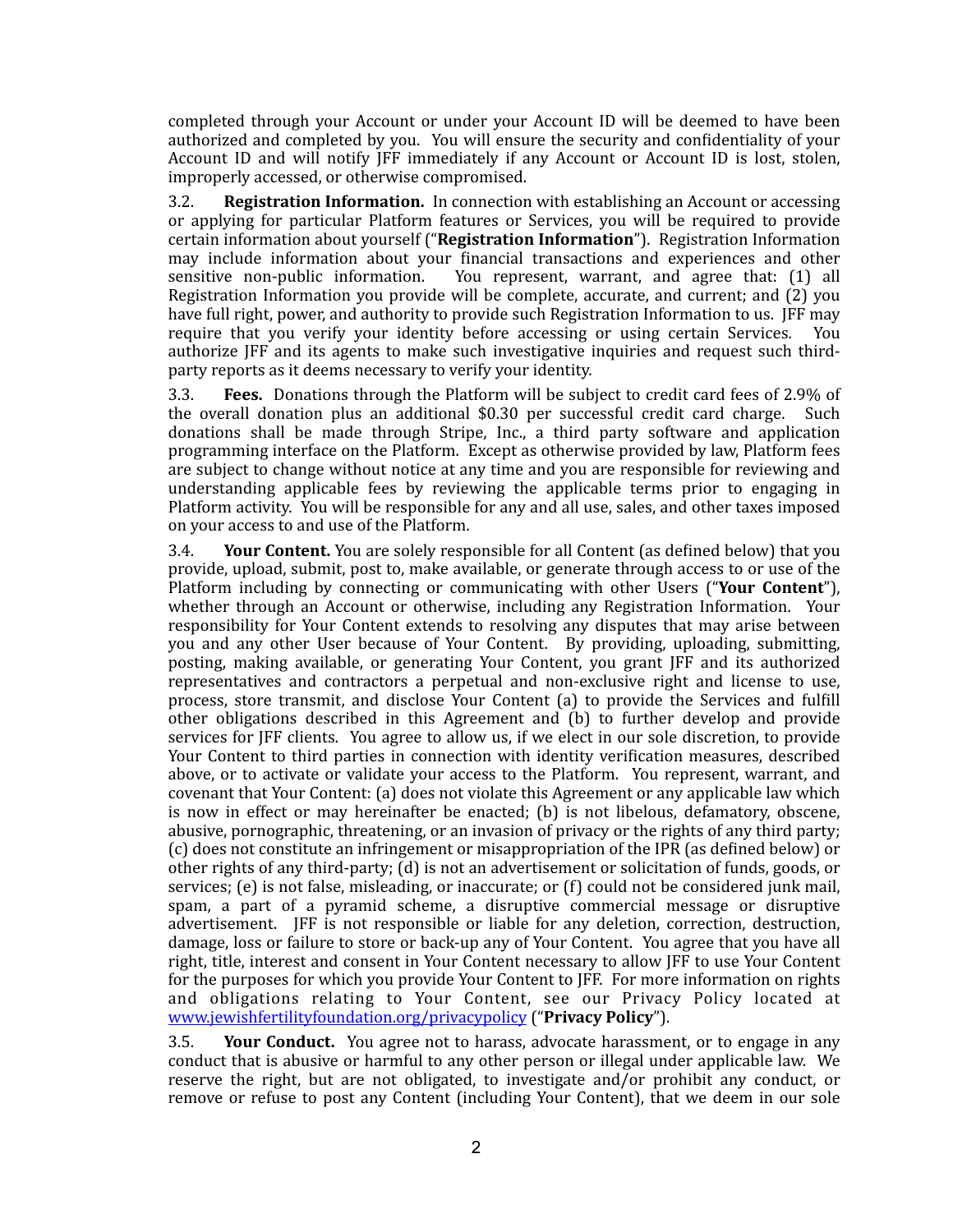discretion to be unlawful, in breach of this Agreement, violative of the rights of others, or otherwise offensive to you, the Platform, other Users, our rights, or any other person or that may be harmful to others, our operations, or reputation. We assume no liability and shall not be liable directly or indirectly for any action or inaction with respect to your conduct, communication, transactions, or Content. Additionally, we may disclose any Content or electronic communication of any kind:  $(i)$  to satisfy any law or request by a governmental authority; (ii) if such disclosure is necessary or appropriate to operate the Platform; (iii) to protect our rights or property, our Users and customers, you, or any other person; or (iv) if, in our sole discretion, such Content or electronic communication should be referred to law enforcement or other government authorities. Furthermore, in addition to removing any of Your Content, JFF hereby reserves the right to suspend and/or remove you from the Platform as described in Section 5.

## **4. ACCESS.**

4.1. **To the Platform.** Subject to your compliance with this Agreement and satisfaction of associated eligibility criteria, IFF will permit you to access and use the Platform solely for lawful purposes in accordance with the terms of this Agreement and any other agreement with us you agree to before being given access to any specific areas of the Platform or particular Services. 

4.2. **To Content.** Unless otherwise noted on the Platform, other than Your Content, all Content available through the Platform ("Platform Content" or "Content") is owned by JFF, the Users providing that Content, or JFF's other Content providers. Subject to your compliance with this Agreement, you may access the Platform Content solely for your own purposes in connection with your own use of the Platform. You shall not, and shall not permit any third-party to: (a) alter, modify, reproduce, or create derivative works of any Platform Content; (b) distribute, sell, resell, convey, lend, loan, lease, license, sublicense, gift, or transfer any Platform Content; or (c) alter, modify, obscure or remove any copyright, trademark or any other notices that are provided on or in connection with any Platform Content. Except as expressly described in this Agreement or as required by applicable law, JFF has not verified the accuracy of, and shall not be responsible for any errors or omissions in, any Platform Content. Except as set forth in this Agreement, you are granted no licenses or rights in or to any Platform Content, or any IPR (as defined below) therein or related thereto. 

4.3. **To Services.** Access to certain features of the Platform or particular Services may require you to agree to meet additional eligibility criteria and to enter into additional terms governing such additional features or Services. In the event of a conflict between the terms of this Agreement and such additional Platform or Service terms, such additional terms shall control to the extent of the conflict.

4.4. **To Third-Party Sites.** The Platform may contain links to third-party sites that are not under the control of JFF. Unless otherwise noted, any other site or application accessed from the Platform is independent from us, and we have no control over and are not responsible for its content. Links to third-party websites or applications are provided for your convenience only and you access them solely at your own risk. You acknowledge and agree that IFF shall not be liable or responsible, directly or indirectly, for any damage or loss caused or alleged to be caused by or related to the use of or reliance on any content, goods, or services available through any third-party website or resource. Your access and use of the third-party sites and applications are governed by the terms of use and privacy policies of these third-party sites.

4.5. **To Third-Party Services.** The Platform may also provide you with the option, and use of certain Platform features which may require you, to obtain access to services, content, functionality, software and other things developed, provided, or maintained by third party service providers (collectively, "Third Party Services"). All Third Party Services are provided by third parties and are not under the direction or control of JFF. You acknowledge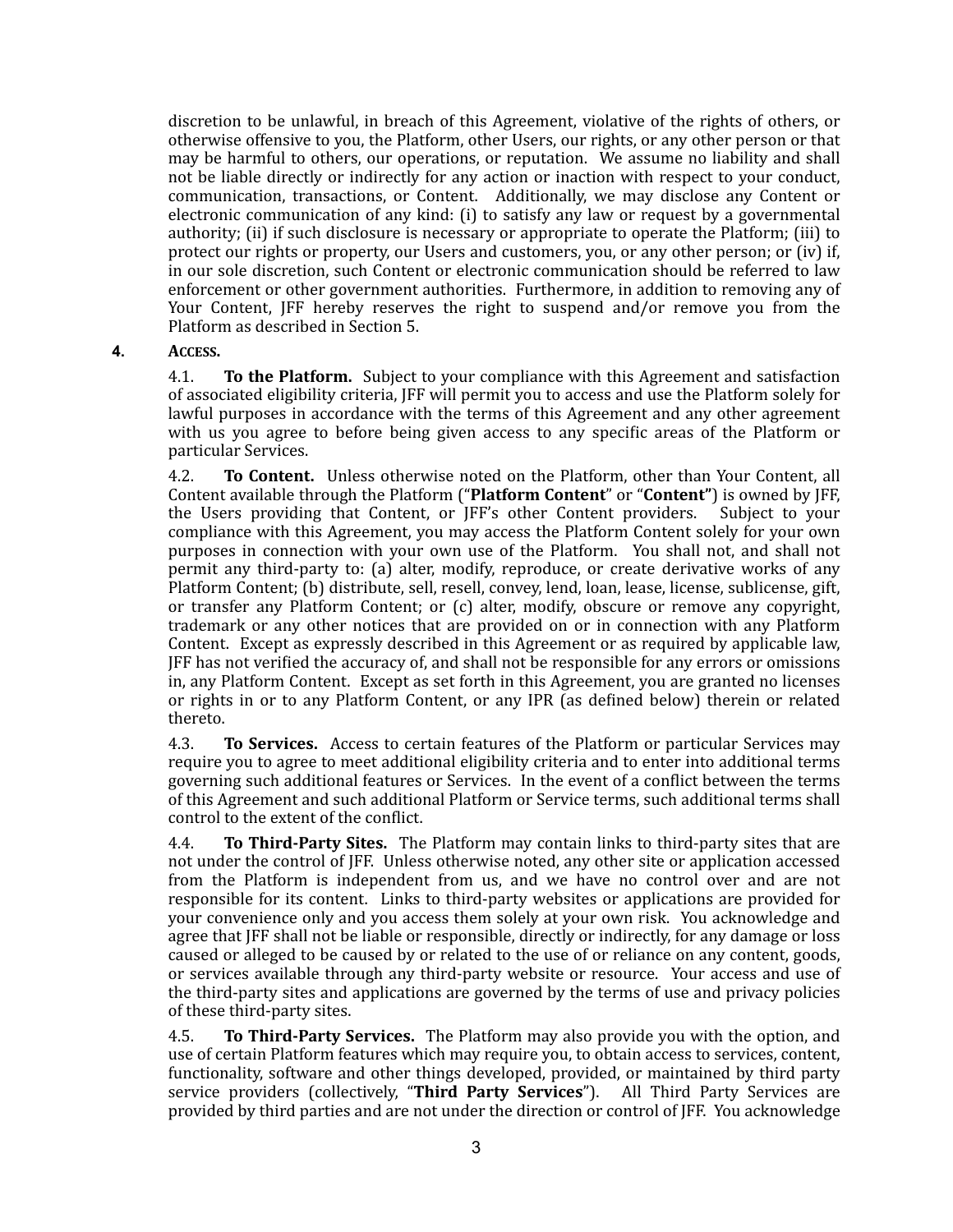and agree that JFF shall not be liable or responsible, directly or indirectly, for your access to or use of any Third Party Services, including any damages, losses, liabilities, failures, or problems caused by, related to, or arising from any Third Party Services. Your use of and access to any Third Party Services is solely between you and the third party provider of the Third Party Services. Your access to and use of any Third Party Services is subject to any additional terms, conditions, agreements, or privacy policies provided or entered into in connection with the Third Party Services (each, a "Third Party Agreement"). The terms of any Third Party Agreement (which may include payment of additional fees) will apply to the applicable Third Party Services provided under that Third Party Agreement but will not otherwise apply to your access to or use of the Platform. Except as set forth in this Agreement, in the event of a conflict between the terms of this Agreement and a Third Party Agreement, the terms of the Third Party Agreement shall control with respect to your access to and use of any Third Party Services provided under that Third Party Agreement to the extent of such conflict. This Agreement will continue to control in all other respects.

- **5. TERMINATION.** We reserve the right, in our sole discretion, to restrict, suspend, or terminate this Agreement and your access to all or any part of the Site or the Content, at any time and for any reason without prior notice or liability. We reserve the right to change, suspend, or discontinue all or any part of the Site or the Content at any time without prior notice or liability.
- **6. PLATFORM TECHNOLOGY.** The Platform, and the databases, software, hardware and other technology used by or on behalf of IFF to operate the Platform, and the structure, organization, and underlying data, information and software code thereof (collectively, the "Technology"), constitute valuable intellectual property of JFF and its licensors. You shall not, and shall not permit any third-party to:  $(1)$  access or attempt to access the Technology except as expressly provided in this Agreement; (2) use the Technology, whether directly or indirectly, in any unlawful manner or in any other manner that could damage, disable, overburden or impair the Technology; (3) use automated scripts to collect information from or otherwise interact with the Technology; (4) alter, modify, reproduce, change, or in any way create derivative works of the Technology; (5) distribute, sell, resell, gift, lend, loan, lease, license, sublicense or transfer any of your rights to access or use the Technology or otherwise make the Technology available to any third-party;  $(6)$  reverse engineer, disassemble, decompile, or otherwise attempt to derive, determine, or discover the method of operation of the Technology; (7) attempt, whether directly or indirectly to circumvent or overcome any technological protection measures intended to restrict access to any portion of the Technology;  $(8)$  monitor the availability, performance or functionality of the Technology; or  $(9)$  interfere, whether directly or indirectly, with the operation or hosting of the Technology. JFF uses reasonable means to protect the security of the Platform, but vou acknowledge that perfect security on the internet and mobile systems is impossible and that, as a result, Your Content may be exposed in the event of a breach. IFF cannot be responsible for the performance or maintenance of the computer or mobile device operating systems that you employ. This includes bugs, viruses, spyware and other malware. Your operating system requires occasional security patches, updates, and service packs. You need to ensure that whenever possible it is set to update automatically and that it is receiving and installing updates and other maintenance releases. We also recommend that you install antivirus software where possible. You are responsible for any internet, mobile, wireless, data, or similar rates and fees that may apply to the hardware, software, and other equipment you use to access the Platform.
- **7. OWNERSHIP.** [FF retains all rights, title and interest, including, without limitation, all IPR (as defined below), in and to the Technology and any additions, improvements, updates and modifications thereto. You receive no ownership interest in or to the Technology and you are not granted any right or license to use the Technology itself, apart from your ability to access the Platform pursuant to this this Agreement including, as applicable, by downloading or installing associated software on a limited, revocable, nonexclusive,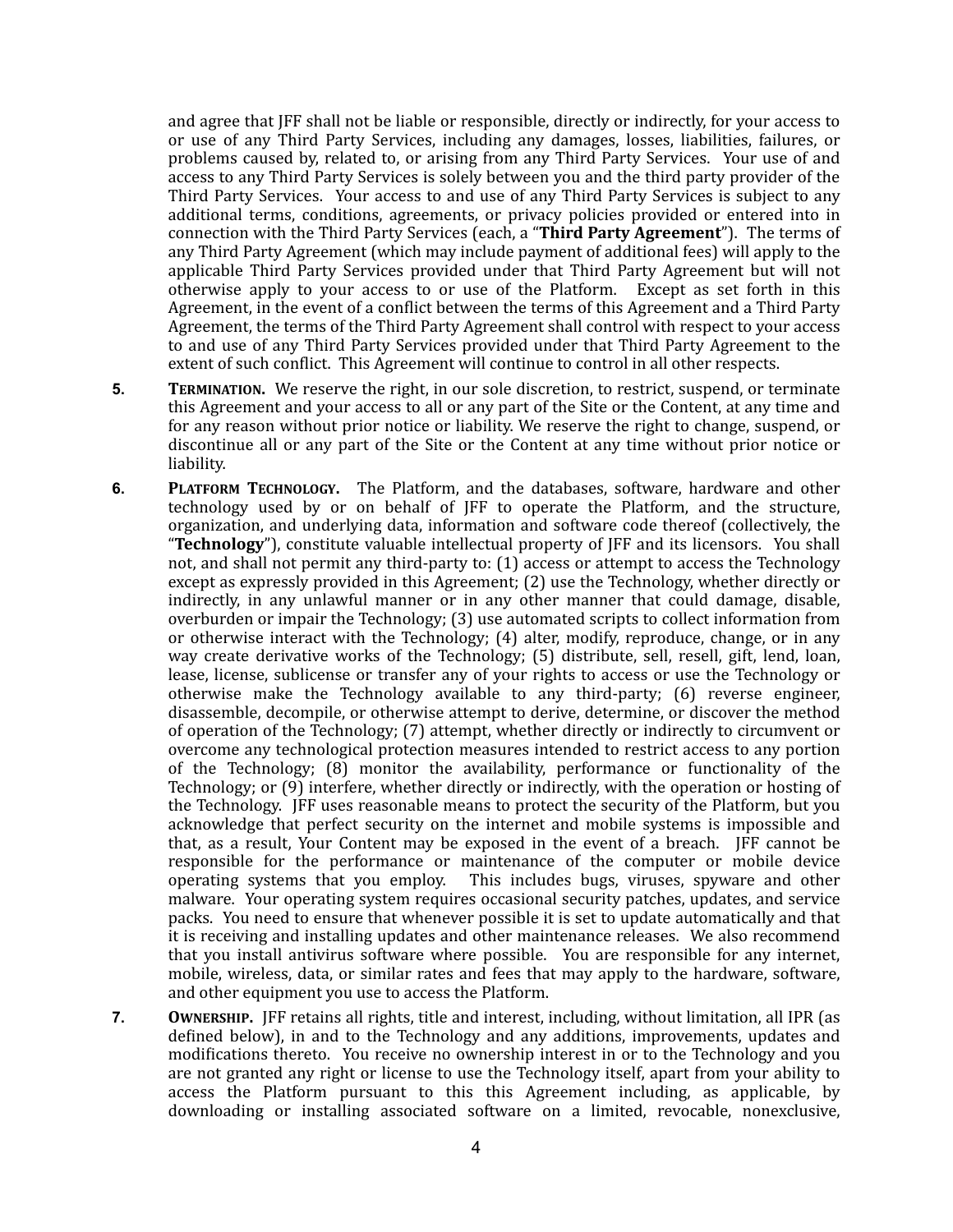nontransferable basis. The JFF name, logo and all product and service names associated with the Platform are trademarks of JFF and its licensors and providers and you are granted no right or license to use them. For purposes of this Agreement, "IPR" means all intellectual property rights, proprietary rights, rights of publicity, rights of privacy, and any and all other legal rights protecting data, information or intangible property throughout the world, including, without limitation, any and all copyrights, trademarks, service marks, trade secrets, patent rights, moral rights, sui generis rights in databases, and contract rights.

**8. AVAILABILITY.** [FF will use reasonable efforts to ensure that the Platform can be accessed by you in accordance with this Agreement; however, JFF does not guarantee that the Platform will be available at all times. You accept the risks associated with the fact that you may not always be able to use the Platform or engage in activity using your Account.

## **9. ADDITIONAL REPRESENTATIONS AND WARRANTIES.**

9.1. **General.** You hereby represent and warrant to JFF that: (a) you have the legal right and authority to enter into this Agreement; (b) this Agreement forms a binding legal obligation on your behalf; and (c) you have the legal right and authority to perform your obligations under this Agreement and to grant the rights and licenses described in this Agreement. 

9.2. **Compliance with Laws.** You acknowledge that the Platform is not specifically designed to achieve any specific objective you may have or facilitate your compliance with any specific law. Your use of the Platform in compliance with any specific law, rule, or regulation applicable to you, or other data or information you may provide or generate through the Platform is your sole responsibility. IFF is not responsible for your compliance with any such law or for your failure to comply. Regardless of the jurisdiction in which you use or access the Platform, you represent and warrant to JFF that your use of and access to the Platform, including, without limitation, Your Content and any other data or information you may provide or generate through your use of or access to the Platform, shall comply with all applicable laws, rules, and regulations and shall not cause JFF itself to violate any applicable law. The foregoing obligation includes compliance with all laws that are applicable to the transmission of data on the internet, including, but not limited to, laws governing the transmission of data or funds across international boundaries, into prohibited countries, and containing financial, technical, and/or personally identifiable information. You represent and warrant that (i) you are not located in a country that is subject to a U.S. Government embargo, or that has been designated by the U.S. Government as a "terrorist supporting" country; and (ii) you are not listed on any U.S. Government list of prohibited or restricted parties.

## **10. DISCLAIMERS**

10.1. **No Tax, Legal, Financial, or Investment Advice.** You should not interpret any Content provided on the Platform as tax, legal, financial, or investment advice. We have no special relationship with or fiduciary duty to you and your use of the Platform does not create such a relationship. You agree and acknowledge that you are solely responsible for conducting legal, accounting and other due diligence review on the information posted on the Platform.

**10.2. General.** THE PLATFORM IS PROVIDED "AS IS" AND "AS AVAILABLE." IFF AND ITS PROVIDERS DO NOT WARRANT OR GUARANTEE THE ACCURACY, COMPLETENESS, AVAILABILITY, ADEQUACY OR CURRENCY OF ANY SERVICES OR CONTENT AND DO NOT ENDORSE THE VIEWS OR OPINIONS THAT MAY BE EXPRESSED OR PROVIDED THROUGH THE PLATFORM. IFF AND ITS PROVIDERS EXPRESSLY DISCLAIM ANY AND ALL WARRANTIES AND REPRESENTATIONS OF ANY KIND WITH REGARD TO THE PLATFORM AND THIS AGREEMENT, WHETHER EXPRESS, IMPLIED OR STATUTORY, INCLUDING, WITHOUT LIMITATION, ANY WARRANTIES OF FITNESS FOR A PARTICULAR PURPOSE, MERCHANTABILITY, TITLE OR NON-INFRINGEMENT. JFF AND ITS PROVIDERS DO NOT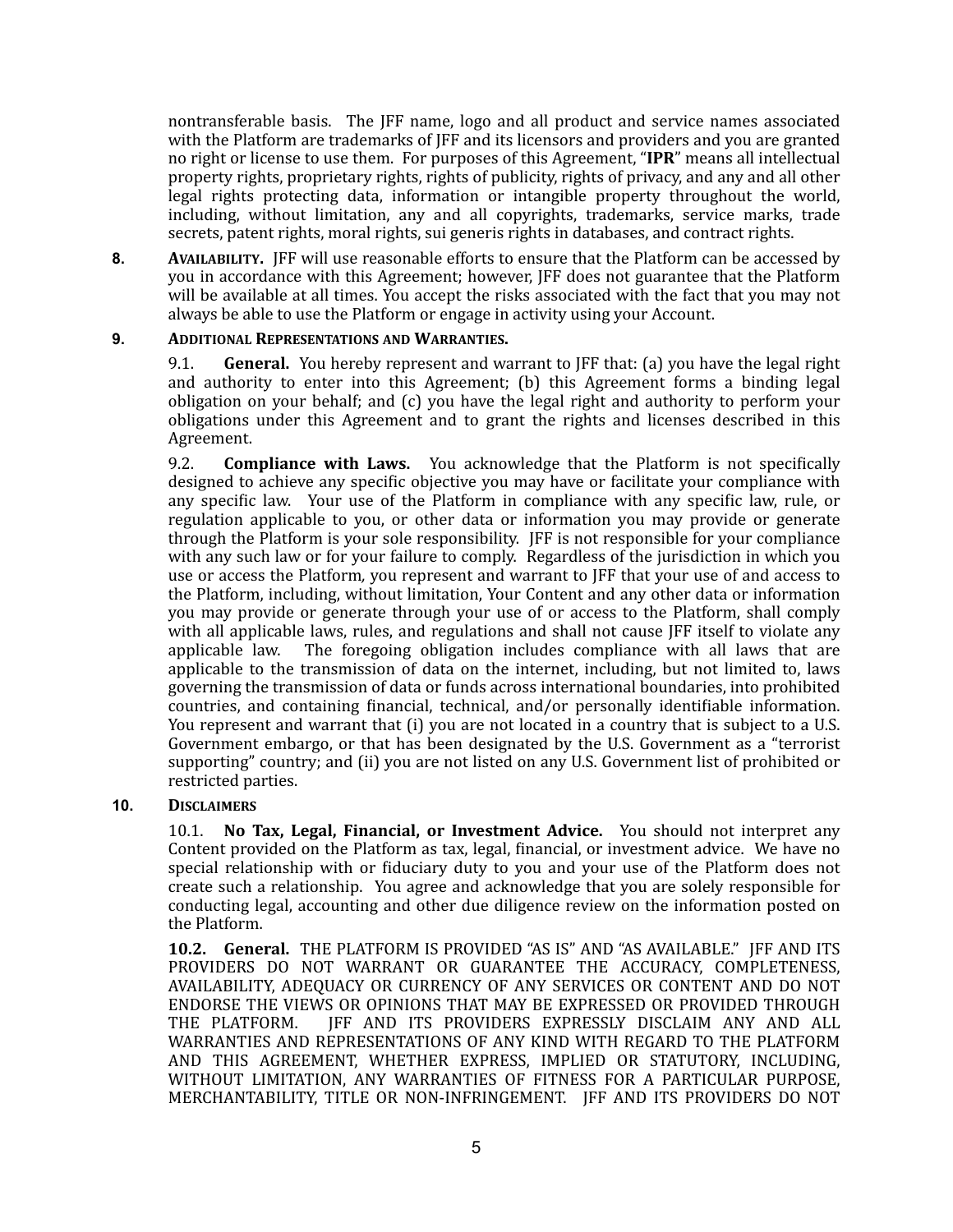WARRANT THE RELIABILITY, ACCURACY, INTEGRITY, SECURITY, COMPLETENESS, ADEQUACY OR CURRENCY OF THE PLATFORM, AND DO NOT ENDORSE THE VIEWS OR OPINIONS THAT MAY BE EXPRESSED OR PROVIDED BY USERS OF THE PLATFORM. NO ORAL OR WRITTEN INFORMATION GIVEN BY THE PLATFORM, JFF OR ITS EMPLOYEES, PROVIDERS OR AGENTS SHALL CREATE A WARRANTY OF ANY KIND. JFF AND ITS PROVIDERS SPECIFICALLY DISCLAIM ANY REPRESENTATION OR WARRANTY THAT THE PLATFORM OR ANY SERVICE WILL MEET YOUR REQUIREMENTS, BE SUITABLE FOR THE INTENDED PURPOSE, OR OPERATE UNINTERRUPTED OR ERROR FREE.

- **11. INDEMNITY.** You hereby agree to indemnify, defend, and hold harmless JFF and its officers, directors, shareholders, affiliates, employees, agents, contractors, assigns, Users, customers, providers, licensees, and successors in interest ("Indemnified Parties") from any and all claims, losses, liabilities, damages, fees, expenses and costs (including attorneys' fees, court costs, damage awards, and settlement amounts) that result from any claim or allegation against any Indemnified Party arising in any manner from: (1) your access to or use of the Platform, whether through an Account or otherwise; (2) Your Content, Registration Information, Account information, or other Content you provide through the Platform; and (3) your breach of any representation, warranty, or other provision of this Agreement. [FF] shall provide you with notice of any such claim or allegation, and JFF shall have the right to participate in the defense of any such claim at its expense.
- **12. LIMITATION ON LIABILITY.** IFF SHALL NOT BE LIABLE FOR ANY INDIRECT, INCIDENTAL, SPECIAL, EXEMPLARY OR CONSEOUENTIAL DAMAGES, HOWEVER CAUSED, UNDER ANY THEORY OF LIABILITY, WHETHER IN CONTRACT, STRICT LIABILITY OR TORT (INCLUDING NEGLIGENCE OR OTHERWISE), ARISING IN CONNECTION WITH OR OUT OF THE USE OF THE PLATFORM, EVEN IF IFF HAS BEEN ADVISED OF THE POSSIBILITY OF SUCH DAMAGES, INCLUDING, WITHOUT LIMITATION, ANY LOSS OF YOUR CONTENT, DATA, OPPORTUNITY, REVENUES OR PROFITS, BUSINESS INTERRUPTION, OR PROCUREMENT OF<br>SUBSTITUTE GOODS OR SERVICES. IFF'S TOTAL CUMULATIVE LIABILITY TO YOU IN IFF'S TOTAL CUMULATIVE LIABILITY TO YOU IN CONNECTION WITH THIS AGREEMENT AND ITS PROVISION OF THE PLATFORM UNDER THIS AGREEMENT, WHETHER IN CONTRACT OR TORT OR OTHERWISE, SHALL NOT EXCEED THE LESSER OF \$100 OR THE FEES JFF ACTUALLY RECEIVED IN CONNECTION WITH YOUR USE OF THE PLATFORM IN THE TWELVE MONTHS PRECEDING THE EVENTS ON WHICH ANY BASIS FOR LIABILITY IS ALLEGED. YOU AGREE THAT JFF WOULD NOT ENTER INTO THIS AGREEMENT WITHOUT THESE LIMITATIONS ON ITS LIABILITY. IN **JURISDICTIONS WHERE LIMITATION OF LIABILITY FOR CONSEQUENTIAL OR INCIDENTAL** DAMAGES IS NOT PERMITTED, IFF'S LIABILITY IS LIMITED TO THE MAXIMUM EXTENT PERMITTED BY LAW.
- **13. DATA PRIVACY.** You expressly consent to the use and disclosure of your personally identifiable information and Your Content as described in our Privacy Policy. Notwithstanding anything in our Privacy Policy, IFF shall have the right to collect, extract, compile, synthesize, and analyze non-personally identifiable data or information resulting from your access to and use of the Platform. To the extent any such non-personally identifiable data or information is collected or generated by JFF, the data and information will be solely owned by JFF and may be used by JFF for any lawful business purpose without a duty of accounting to you, provided that the data and information is used only in an aggregated form, without directly identifying you or any other entity or natural person as the source thereof.
- **14. TELECOMMUNICATIONS CONSENT.** Notwithstanding any current or prior election to opt in or opt out of receiving telemarketing calls or SMS messages (including text messages) from [FF] or anyone calling on its behalf, you expressly consent to be contacted by JFF and anyone calling on its behalf for any and all purposes arising out of or relating to this Agreement or your use of the Services, at any telephone number, or physical or electronic address you provide or at which you may be reached. You agree we may contact you in any way,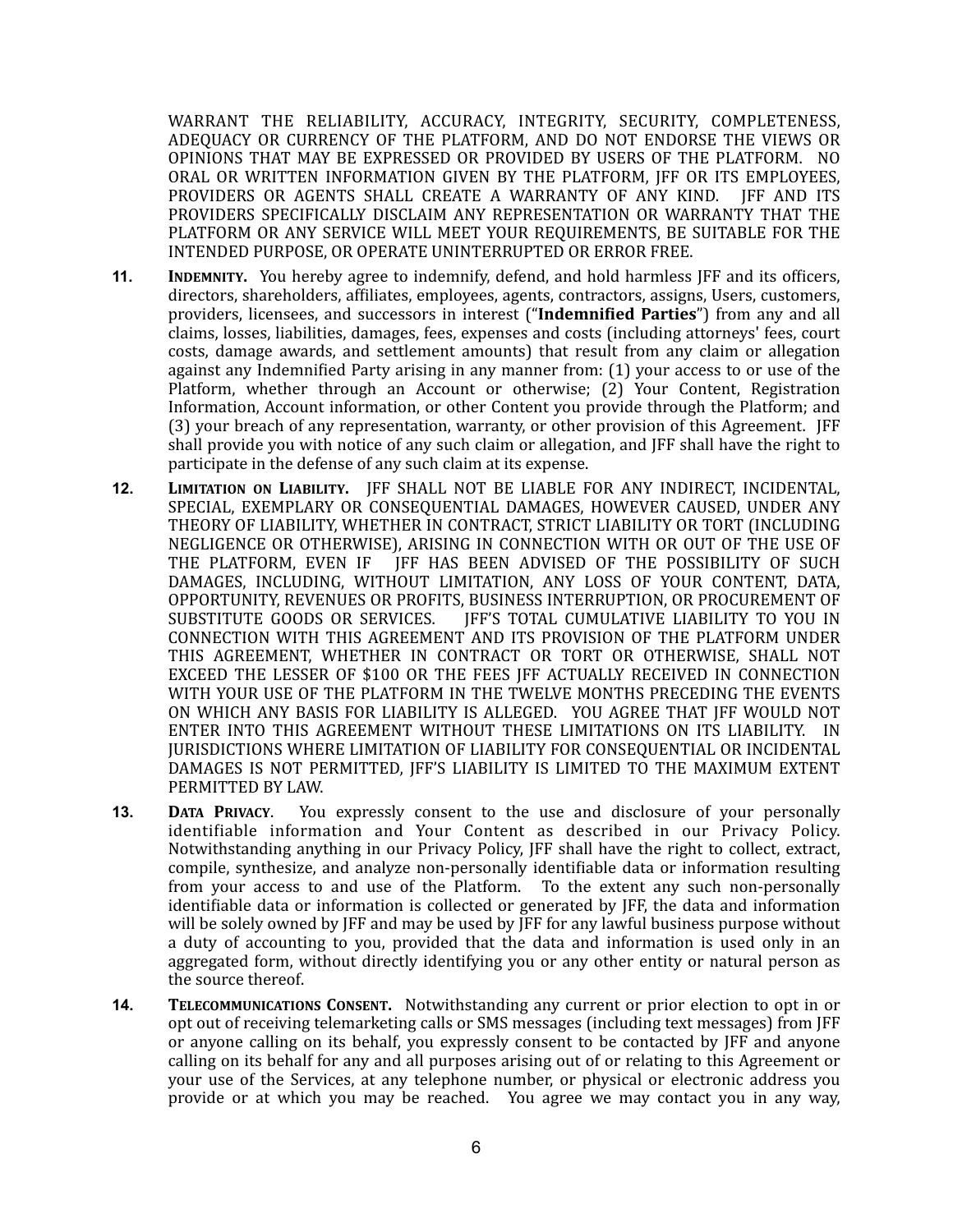including SMS messages (including text messages), calls using prerecorded messages or artificial voice, and calls and messages delivered using an auto-telephone dialing system or an automatic texting system. Automated messages may be played when the telephone is answered, whether by you or someone else. In the event that an agent or representative calls, he or she may also leave a message on your answering machine, voice mail, or send one via text. You consent to receive SMS messages (including text messages), calls and messages (including prerecorded and artificial voice and autodialed) from JFF, its agents, representatives, affiliates or anyone calling on its behalf at the specific number(s) you have provided to JFF, or numbers we can reasonably associate with your Account (through skip trace, caller ID capture or other means), with information or questions about your Account or use of the Platform or specific Services. You certify, warrant and represent that any telephone numbers that you have provided to us are your correct and current contact numbers. You represent that you are permitted to receive calls at each of the telephone numbers you have provided to us and agree to promptly alert us whenever you stop using a particular telephone number. Your cellular or mobile telephone provider may charge you according to the type of plan you carry. You also agree that we may contact you by e-mail, using any email address you have provided to us or that you provide to us in the future. We may listen to and/or record phone calls between you and our representatives without notice to you as permitted by applicable law. For example, we listen to and record calls for quality monitoring purposes.

- **15. FORCE MAJEURE.** IFF will not be responsible for performance of its obligations hereunder where delayed or hindered by events beyond its reasonable control, including, without limitation, acts of God or any governmental authority (including regulation, enforcement, controls or restrictions on any Service), war or national emergency, riots or insurrection, sabotage, embargo, fire, flood, accident, strike or other labor disturbance, or interruption of or delay in systems, power or telecommunications under third-party control.
- **16. ARBITRATION.** You understand that this Section ("Arbitration Section") is a part of the Agreement and it affects your rights. It contains A JURY TRIAL WAIVER and procedures for MANDATORY BINDING ARBITRATION AND A CLASS ACTION WAIVER.

16.1. Arbitration Section. Before asserting a claim in any proceeding, you agree that you shall engage in a good faith attempt to resolve the claim. All claims and disputes arising out of or relating to this Agreement that cannot be resolved informally or in small claims court shall be resolved by binding arbitration on an individual basis under the terms of this Arbitration Section. The Arbitration Section applies to the both you and us, including your and our respective assigns, representatives and/or agents, as to all matters which arise out of or relate to this Agreement or any resulting transaction or relationship.

16.2. Waiver of Jury Trial. YOU HEREBY WAIVE YOUR CONSTITUTIONAL AND STATUTORY RIGHTS TO GO TO COURT AND HAVE A TRIAL IN FRONT OF A JUDGE OR A JURY, instead electing that all claims and disputes shall be resolved by arbitration under this Arbitration Section. Arbitration procedures are typically more limited, more efficient and less costly than rules applicable in court and are subject to very limited review by a court.

16.3. Arbitration Rules. The Federal Arbitration Act governs the interpretation and enforcement of this dispute resolution provision. Arbitration shall be initiated through JAMS, Inc., an established alternative dispute resolution provider ("ADR Provider"). If the selected ADR Provider is not available to arbitrate, we shall select an alternative ADR Provider. The rules of the ADR Provider shall govern all aspects of this arbitration, except to the extent such rules are in conflict with the Agreement or to the extent that application of the Agreement provisions would result in the unenforceability of this Arbitration Section. The JAMS rules governing the arbitration are available online at www.jamsadr.com or by calling JAMS at  $1-800-352-5267$ . Any arbitration hearing will be held in our federal judicial district. Any judgment on the award rendered by the arbitrator may be entered in any court of competent jurisdiction.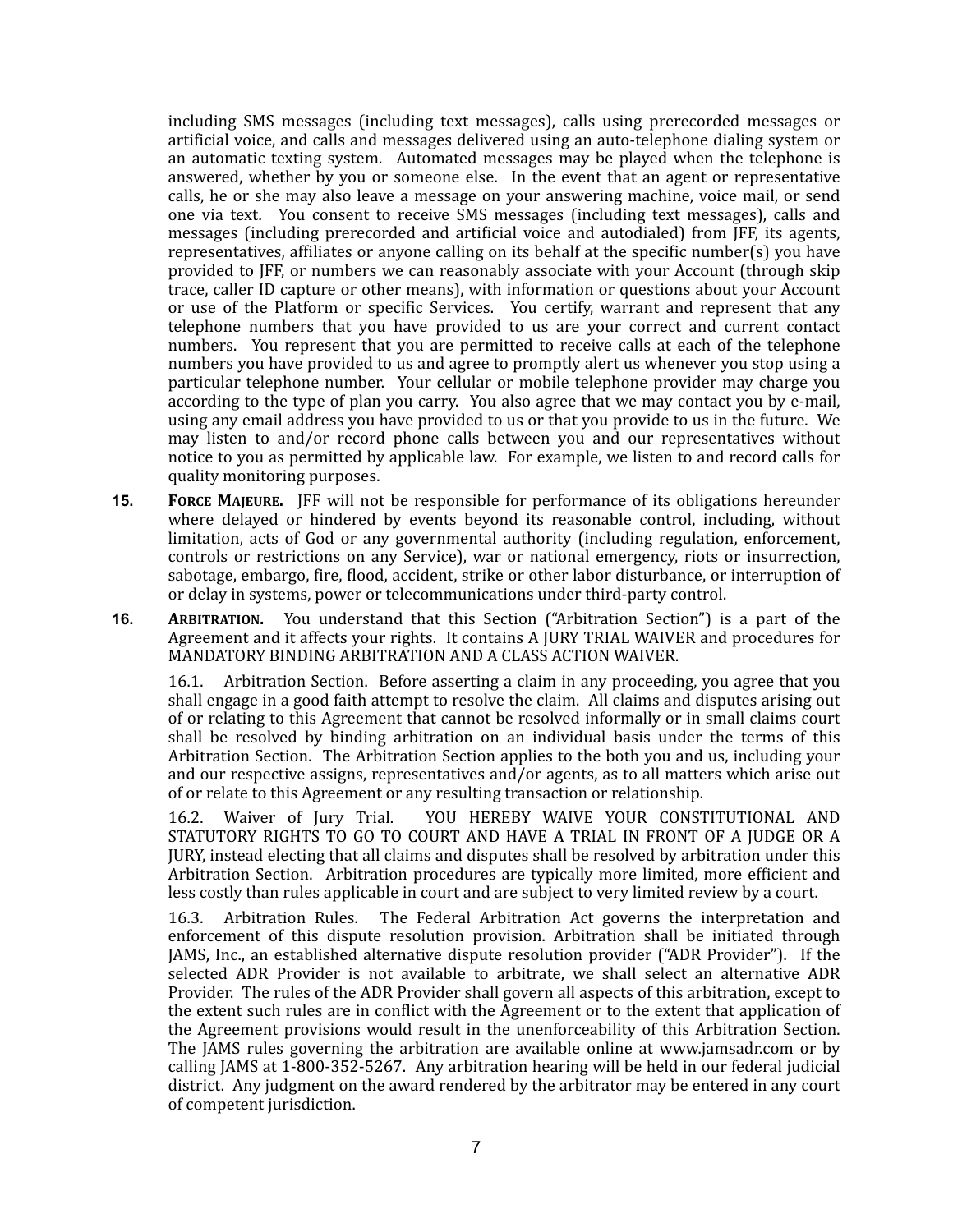16.4. Decision of Arbitrator. The arbitrator shall issue a written award and statement of decision describing the essential findings and conclusions on which the award is based. The arbitrator has the same authority to award relief on an individual basis that a judge in a court of law would have. The award of the arbitrator is final and binding upon you and us.

16.5. Waiver of Class or Consolidated Actions. ALL CLAIMS AND DISPUTES WITHIN THE SCOPE OF THIS ARBITRATION SECTION MUST BE ARBITRATED ON AN INDIVIDUAL BASIS AND NOT ON A CLASS BASIS, AND ARBITRATION CLAIMS OF MORE THAN ONE BORROWER CANNOT BE ARBITRATED OR LITIGATED JOINTLY OR CONSOLIDATED WITH THOSE OF ANY OTHER USER.

16.6. Severability. If any part or parts of this Arbitration Section other than the Waiver of  $Class$  or Consolidated Actions section are found under the law to be invalid or unenforceable, then such specific part or parts shall be of no force and effect and shall be severed and the remainder of the Arbitration Section shall continue in full force and effect. If the Waiver of Class or Consolidated Actions section is found to be unenforceable, then as to the specific dispute in which that ruling of unenforceability was made, this entire Arbitration Section shall be unenforceable.

16.7. Survival of Agreement. This Arbitration Section shall survive the termination of this Agreement.

- **17. GOVERNING LAW AND VENUE.** The interpretation of the rights and obligations of the parties under this Agreement, including, to the extent applicable, any negotiations, arbitrations or other proceedings hereunder, will be governed in all respects exclusively by the laws of the State of Georgia, U.S.A. as such laws apply to contracts between Georgia residents performed entirely within Georgia without regard to the choice or conflict of law principles of any jurisdiction. Subject to Section 16 (Arbitration), each party hereto: (a) consents to and waives any objections to personal jurisdiction, service of process, and venue in the federal and state courts located in the State of Georgia, U.S.A. and (b) agrees that any action arising out of or relating to this Agreement shall be filed and prosecuted only in such courts.
- **18. NOTICES.** Unless otherwise specified in this Agreement, any notices required or allowed under this Agreement and any complaints will be provided to JFF by postal mail to the following address: 1417 Mayson Street NE, Atlanta, GA 30324, or via email at  $info@$  iewish fertility foundation.org. IFF may provide you with any notices required or allowed under this Agreement by contacting you at any email or postal mailing address you provide to JFF, at any telephone number you provide to JFF (including by SMS text), or by posting such notice to the Platform. Notices provided to JFF will be deemed given when actually received by JFF. Notice provided to you will be deemed given upon transmission to your email or telephone, upon posting to the Platform, or, in the case of postal mail, upon two (2) business days of transmission. You agree to notify us immediately if there is any change to your email or postal mailing address or telephone number. Such notice will take effect after we have had a reasonable opportunity to process it.
- **19. INTERPRETATION.** Terms used in this Agreement have the definitions given in this Agreement or, if not defined in this Agreement, have their plain English meaning as commonly interpreted in the United States. To the extent any translated version of this Agreement conflicts with the English language version, the English language version will control. When interpreting this Agreement:  $(1)$  any headings are for reference purposes only and shall not be used in the construction and interpretation of this Agreement;  $(2)$  the singular includes the plural, and vice versa;  $(2)$  "includes", "including", "for example", "such as" and similar terms are not words of limitation; (3) no rule of construction applies to the disadvantage of a party because that party was responsible for the preparation of this Agreement;  $(4)$  "law" means any foreign, federal, state or local law (including common law), statute, standard, code, ordinance, rule, regulation, promulgation or any order by any governmental authority; and (5) "governmental authority" means any government or governmental or regulatory